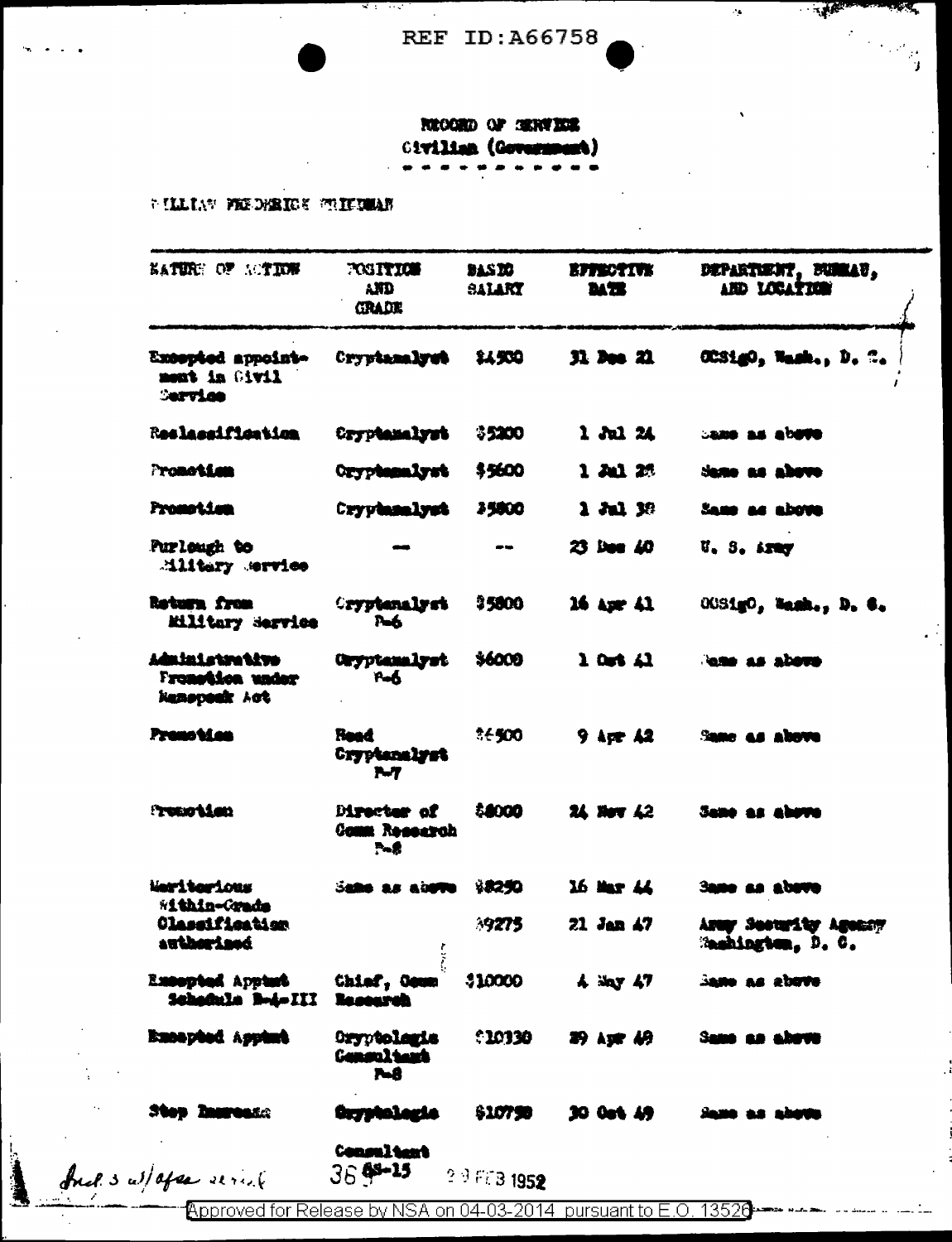**REF ID: A66758** 

 $\bar{z}$ 

 $\sim 10^{-1}$ 

l,

NECORD OF STRUKK  $(5!300)$  $\rightarrow$  $\bullet$ ă

## **FILLIAM FREEZERICK FRIEDWAY**

 $\bar{z}$ 

ļ. a.

**THE PERSONAL PROPERTY OF THE PROPERTY OF THE PERSONAL PROPERTY OF THE PROPERTY OF THE PROPERTY OF THE PROPERTY OF THE PROPERTY OF THE PROPERTY OF THE PROPERTY OF THE PROPERTY OF THE PROPERTY OF THE PROPERTY OF THE PROPERT** 

**The Second** 

h

ļ

 $\bar{\mathcal{A}}$ 

 $\mathcal{C}$ 

 $\ddot{\phantom{a}}$ 

 $\bar{a}$ 

 $\frac{1}{2}$ 

| Givilian (Covername)   |                  |                                                  |                               |                                                   |                                               |  |  |  |  |
|------------------------|------------------|--------------------------------------------------|-------------------------------|---------------------------------------------------|-----------------------------------------------|--|--|--|--|
| <b>NAMIRE</b>          | <b>EP ACTION</b> | PC ITION<br>AD<br>GRADS                          | <b>RASEG</b><br><b>BAJART</b> | <b>VEECTIFE</b><br>$\mathbb{R}$ in $\mathbb{R}$ . | DEPARTMENT, SURLAU,<br><b>AND LOCATION</b>    |  |  |  |  |
| <b>Zzeepted Apptat</b> |                  | <b><i>Rasearch</i></b><br>Congultant<br>$C - 15$ | $*10750$                      | 25 Bed 49                                         | Arned Forees Security<br>Agency, Mash., D. C. |  |  |  |  |

|                                           |                | <b>Kilitary</b>               |                                                                                                                                                                     |
|-------------------------------------------|----------------|-------------------------------|---------------------------------------------------------------------------------------------------------------------------------------------------------------------|
| $-$ ervice                                | Rank           | "eriod of Barvice             | -stive Duty                                                                                                                                                         |
| National away                             | lst it.        | $3 \sqrt{44}$ 18<br>15 Apr 19 | $3$ $\lambda$ m $15$<br>$5$ apr $19$                                                                                                                                |
| Signal Recorve, ORC                       | Gaptain        | $6$ Dans $25$<br>$4 = 22$     | 23 Dee 24<br>$9.000$ $24.$                                                                                                                                          |
|                                           | <b>In joy</b>  | $2$ Nev $36$<br>7 Dec 25      | 6 Dec 25<br>22 Dec 25<br>8 Dec 26<br>22 Dec 26<br>$6 \omega_{00}$ $27$<br>19 Dec 27<br>5 Dec 28<br>18 Dee 28<br>2000.29<br>1500029<br>$14 \times p 30$<br>27 3ep 30 |
|                                           | <b>M. Cel.</b> | 3 Nov 36<br>15 Apr 41         | $12$ Jun $36$<br>$25$ $\sqrt{200}$ $36$<br>$23$ Dee $40$<br>15 Apr 41                                                                                               |
| <i>Gifioera' Nemerany</i><br>Retired List | lt, Gol.       | $2$ Jun $49$<br>Date          |                                                                                                                                                                     |

2

 $\mathcal{F}$ 

**ALCOHOL: NOW SHAPPING**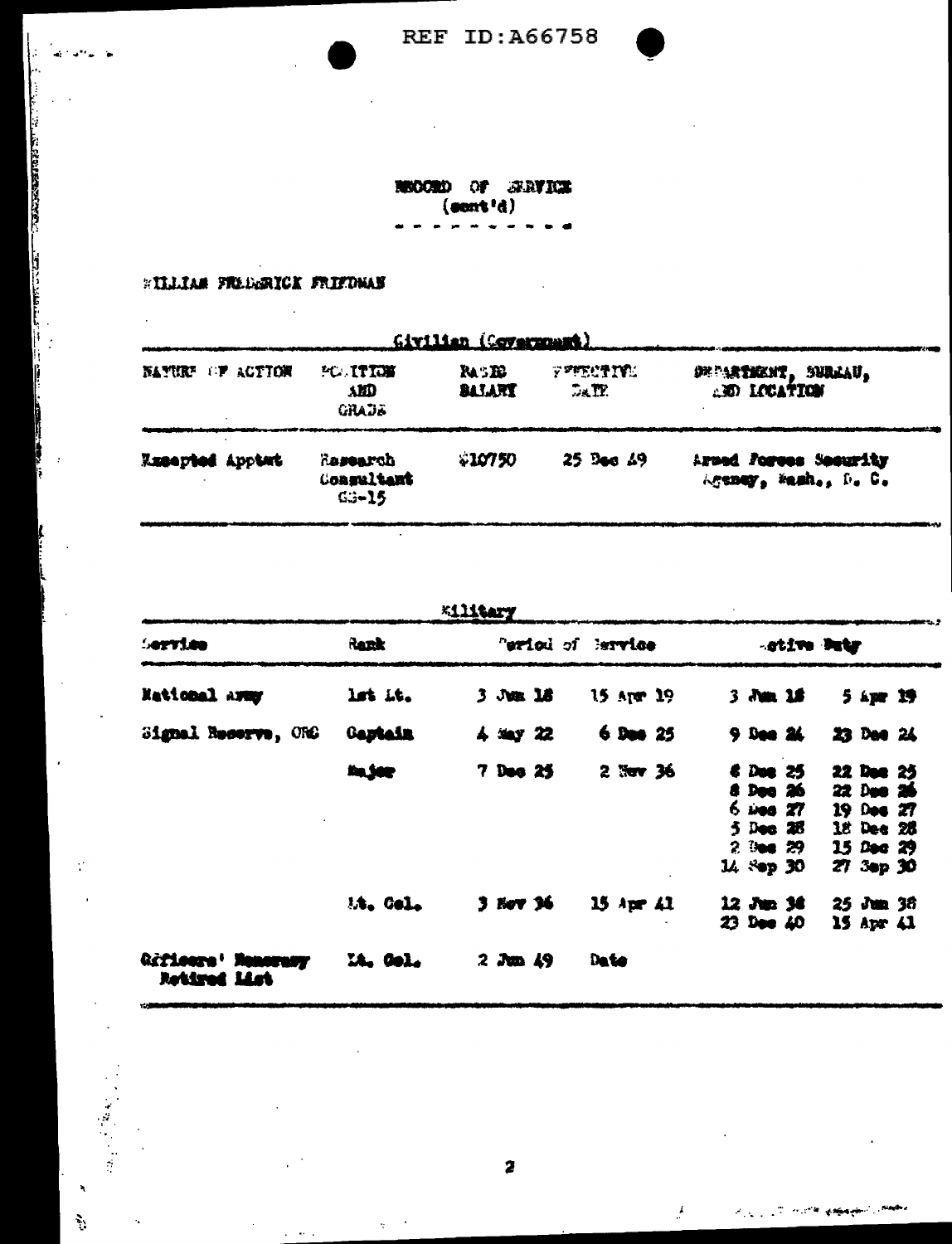**REF ID: A66758** 

.<br>مە

(Basic ltr: JAC, D/A, of 20 December 1951, subject: H. R. W20. 82d Congress, let Session, a bill "Yer the Relief of William F. Friedman" and S. 2283, 82d Congress, lst Session, a bill, "For the Relief of William F. Friedman")  $1st$   $\mathbf{Ind}$   $(\text{soat.})$  $S$ er $1$ al $\overline{\phantom{a}}$ 369

that his inventions over a period of years have been of very substantial value to this Government and its allies. It can also be said that this situation differs from the <u>Carand</u> sase in its secrecy aspects; classification was not involved in the <u>Garand</u> matter.

b. The problem of ownership of the inventions has been in question on several occasions not only in the Army Security Agemey, but in the Signal Corps and, it is believed, in your office as well, but no final determination has ever been mede. During a large part of the employment of Mr. Priedman, he has been a party to warious agreements deglaring that he was "employed to invent" but seldom, if ever, has there been direction to invent any specific thing. His duties have, by and large, been those of a chief cryptologiat.

c. Estimation of the commercial possibilities of the Friedman inventions is difficult. As far as is known here, relatively little commercial use is made of privacy systems in this country except in banks and other financial organizations, and their use of business codes is commonly distated as mush by economy somsiderations as security; nevertheless, it cannot be said that a market for high-grade ciphering machines could not have been developed. Noreover, in the absense of security considerations, it is likely that a substantial market for the inventions could have been developed among foreign gevernments. Future commercialization is subject to the same difficulties of evaluation.

d. So far as is known, there has been no commercial use abread of Mr. Friedman's inventions, none at least by er in behalf of the United States Government. Foreign man, in other words, has been confined to the military services of the United States and its allies, and, thus, within the seeps of the usual Covernment licenses.

3. Referring generally to compensation for Mr. Friedman on account of his inventions, I feel very strongly that it should not be in the moture of g reward, moteithstanding the virtues of his inventions and their unquestioned value to the United States and its allies ever a pariod of many years. It does appear to me, on the other hand, that, if the inventer has been denied an opportunity to realise commercial benefit only beeause his investions were in a sensitive field and, mare significantly, enly besemes they were important in that field, then his treatment, relative to the treatment of other Government inventors, has not boun equitable.

<sup>29</sup> FEB 1952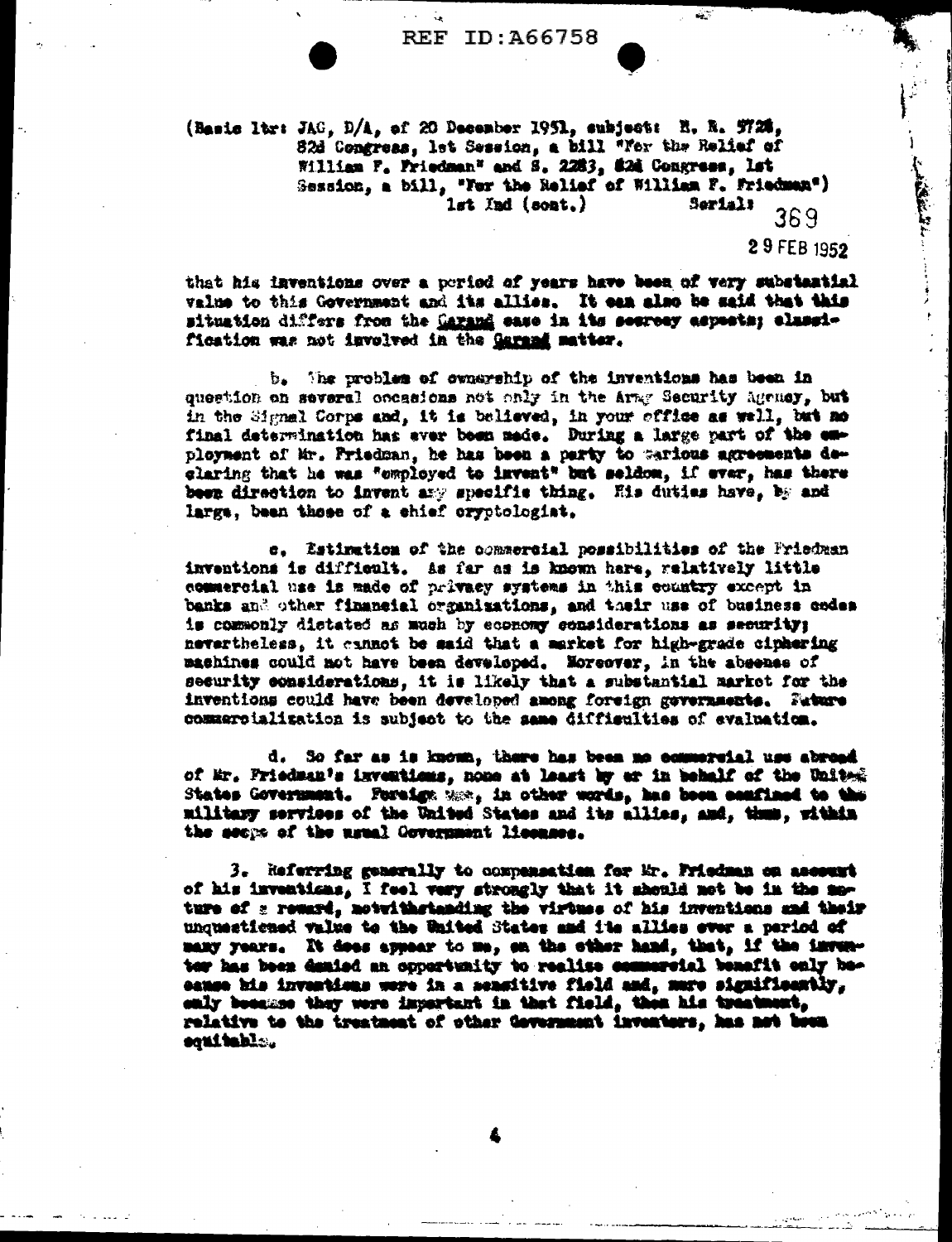여<br>머 **ID:A6758** 

Linux, attest  $10, 0, 0;$  of 20 December 1951, subject: I. R. 977<br>82d Cengress, Lat Session, a Mill "7er the Relise"<br>1911-1988 F. Friedman" and S. 2253, 82d Cengress, Le<br>1988 Feather, a bill, "For the Relise" of Wiliam F. Pri HH ĭ Ŀ

**289FEB1352** ပ္ပ်က္

Considering especially the matters raised in paragraph 5 of

nost, influence the basic correspondance, I fail to see that the special agreement between the principle of the principle underlying the subject bills. Showever, can principle underlying the subject bills. Showever, can the the before the the amount of the reevery.

Ter the past fifteen awen attempting occumentalization of his inventions<br>for the past fifteen years. To aay that no damages accrued during that<br>pariod maraly because the Chief Signal Officer may take title at some<br>date in tion with respect to inventions mole even after that date, but only will be ready as a control of control of commutation rights after the control of commutation rights are reached to the commutation respect to the commutat the bills are based, then it spy<br>Officer of his rights under the ٩ Furthermore, these it appears that emerges by the Chief Signal. if there is nearly at its or the cory on which

Government service is inclosed. The record shows that be is no is no that half is no is in the new that has never received, and here new receive and here is the server of the serve of the serve of the serve of the serve of Ë sverage for Government employees, but to base an ad at added in the man and the model of equation and the final model of the state of the state and the state of the state and the state of the state of the state and the sta Gevernment ଼ a complete statement of Sr. Priedman's silifary and civilian penalizing an entetandiag base an adverse debiator co **STAND SISPERS** ę ¥

consistently diselains any intention to haing suit anser Public Law 700 ventions of pending applieations. be based w.oo a patent, and no patents corentha signifiaant inritries to the correct space of the correct of the correct of the correct of the correct of the correct of the correct of the correct of the correct of the corr by Mr. Friedman. Sumble claim, and I understand it, must represent con-<br>penneston for use by the Gevernment, and the Government has hed, by<br>license are satignment, the free right to mee all of the inventions. It<br>is further 7. I feel t or any other Teel that Public lev 700 provides little stats tor any It my be moted that into Frishman or, at mont, **Laventions B**<br>Ti shalo E

artarente.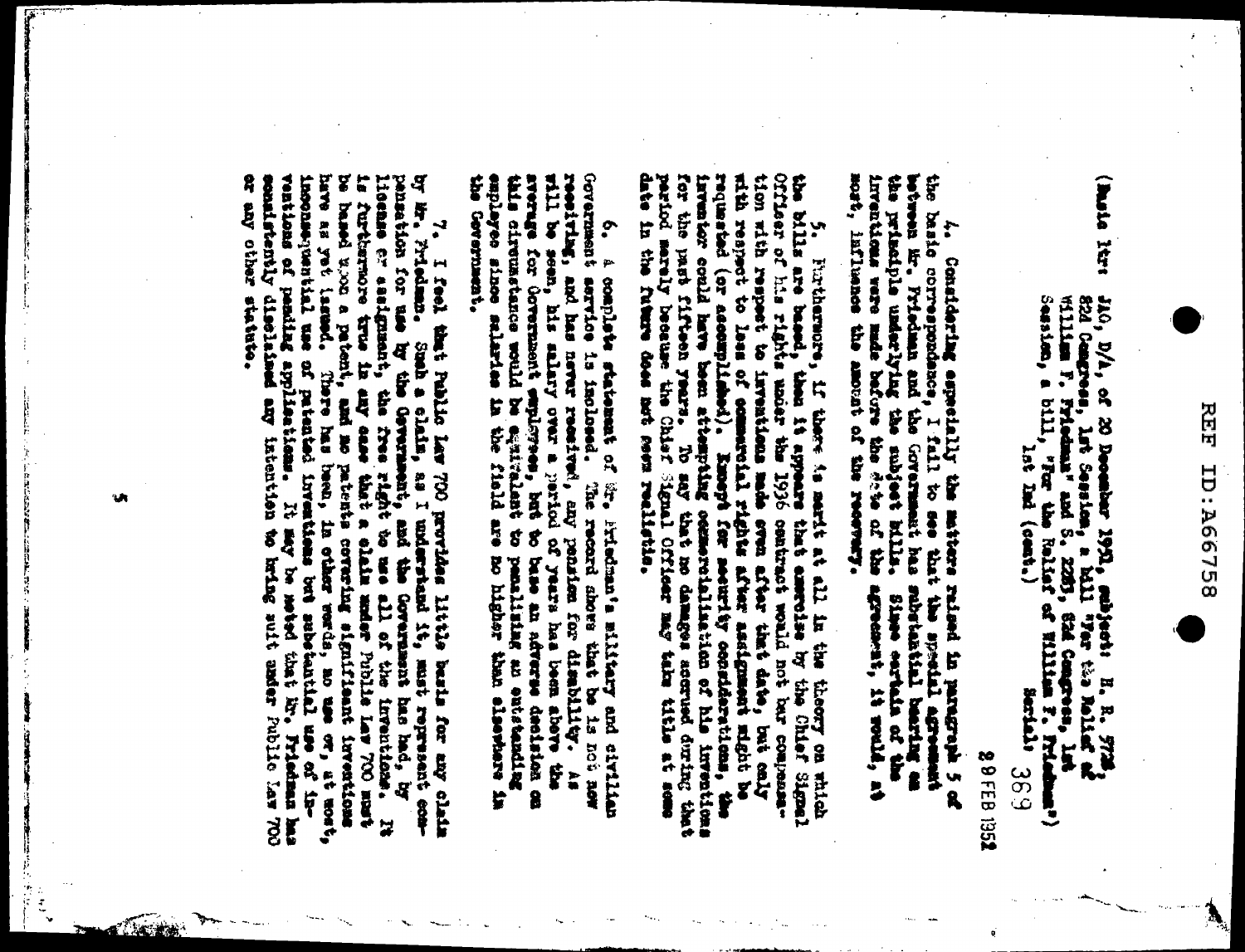f.

(Rasio ltr: JAG, D/A, of 20 December 1951, subject: H. R. 5728, 82d Congress, lat Session, a bill "For the Rolinf of William F. Friedman" and S. 2283, 82d Congress, 1st Session, a bill, "For the Relief of William F. Friedman")  $1st$   $Iw$  (cont.) Sepîrîn 369

 $29FEB_{332}$ 

8. Based on the facts before me, and in the absence of a well-defined Government policy, I feel that I should not oppose Mr. Mriedman's efforts to obtain lagislative relief. This is especially true since I am convinced that in the long run am organization such as the Armed Forces Security Agency will suffer if, relative to other organizations, it wast offer less not only of public recognition but also of material gain to men ef cutstanding intelligence, ingenuity, and skill.

> RALPH J. CANDEL Major General, U. S. Army Director, Armed Forces Security Agency

المعار

 $\sim 100$  M

Inclosures  $-3$  $1.2 - n/a$ added 3. Recend of Service. Eilliam F. Friedman

 $CG(w/incl 3$ 

 $302L$ 

 $11$ 

 $12$ 

301

**EFAFSS** 

*Unist*, Plans & Politics Div

say Atty

R & D

HBSTAUFFER: ILPASSA: 293 302L:1723316 Feb 52

 $(3)$ 

 $(2)$ 

Note: Incls 1 & 2 were the House and Senate bills. respectively.